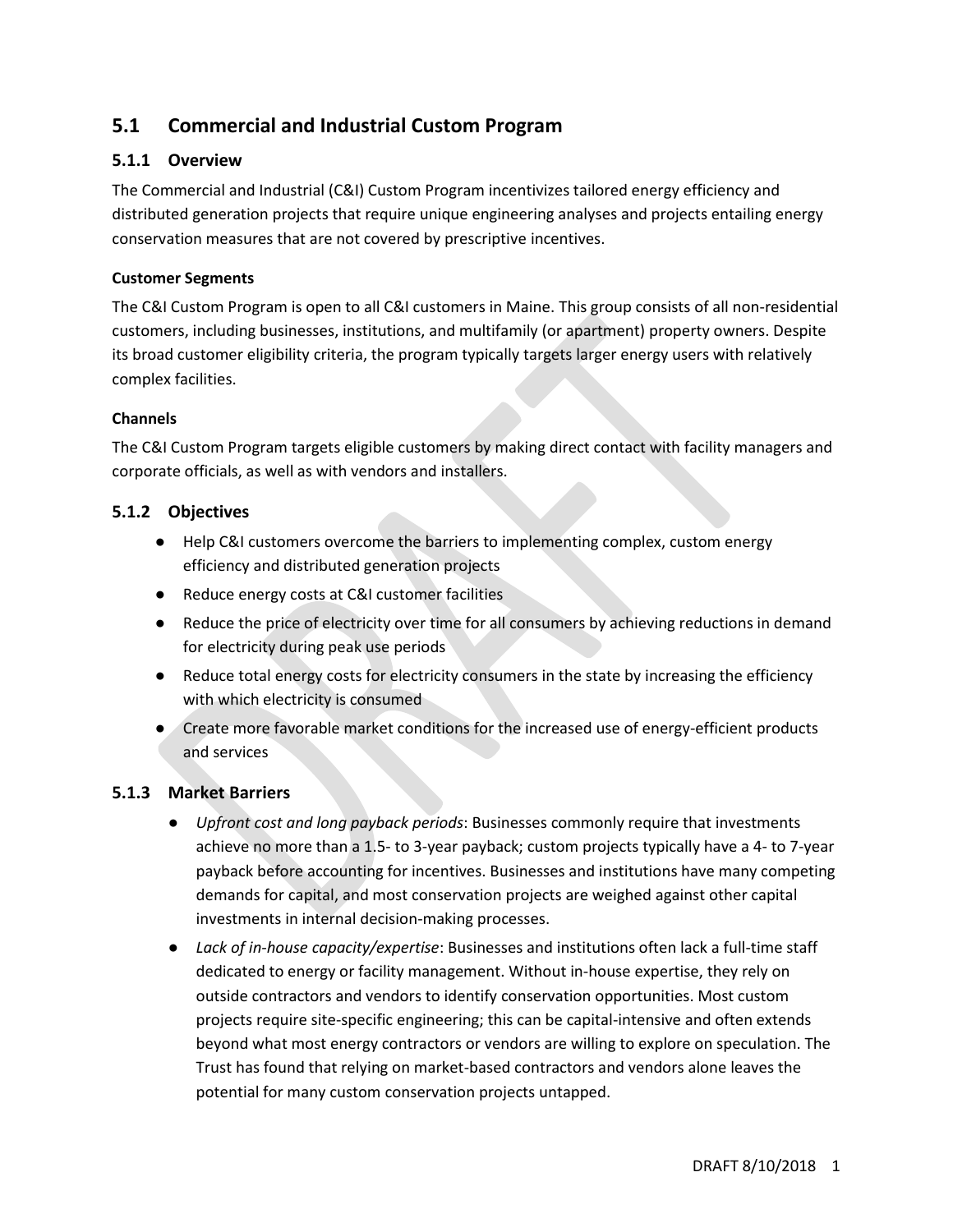● *Unfamiliarity with new technology or processes*: In some cases, a custom conservation project involves technology or processes that are new to or uncommon in the marketplace. Such measures are not well-suited to promotion as part of a prescriptive list of highly standardized measures. The unfamiliarity of contractors and customers with uncommon measures represents a hurdle for custom projects.

# **5.1.4 Opportunity Analysis**

# **Methodology**

The Trust's opportunity analysis for the C&I Custom Program draws on the Applied Energy Group (AEG) Custom, Refrigeration and Compressed Air Potential Study (Appendix C). First, this study segmented utility data by location, business type, annual usage, and demand. This process helped to characterize the marketplace by facility type and business type and to determine the size of the efficiency opportunity in each eligible business segment. AEG then reviewed past program performance. It analyzed program tracking data to determine average project size by year, end-use, and customer, then linked the program database with the utility dataset using a combination of unique identifiers. This approach allowed AEG to compare the two datasets by segment, identifying participants and nonparticipants.

Based on the results of the market characterization and the evaluation of past program performance, AEG interviewed a group of contractors to shed some light on program and market gaps. These tasks provided the quantitative and qualitative data to shape AEG's projection of future program opportunity.

#### **Findings**

For the most part, the AEG study found that recent participation levels in the C&I Custom Program can be replicated in the Triennial Plan IV period. The majority of measures remain cost-effective, and there remains ample unrealized opportunity amongst medium and large customers.

The study acknowledged that activity in the C&I Custom Program has diminished when compared to three and four years ago. It attributes this change to several key drivers. First, the state's paper manufacturing sector is smaller than it once was, and the remaining paper mills have not participated in the program at the same rate has they did in the past. Second, large lighting retrofit projects that once represented a significant portion of the program have since transitioned to a prescriptive pathway through the C&I Prescriptive Program. Third, lower avoided costs in the Triennial Plan III period rendered certain large heating, ventilation, and air conditioning (HVAC) projects non-cost-effective. Finally, small combined heat and power (CHP) projects are no longer cost-effective in the Triennial Plan IV period when operations and maintenance costs are factored into the Total Resource Cost test.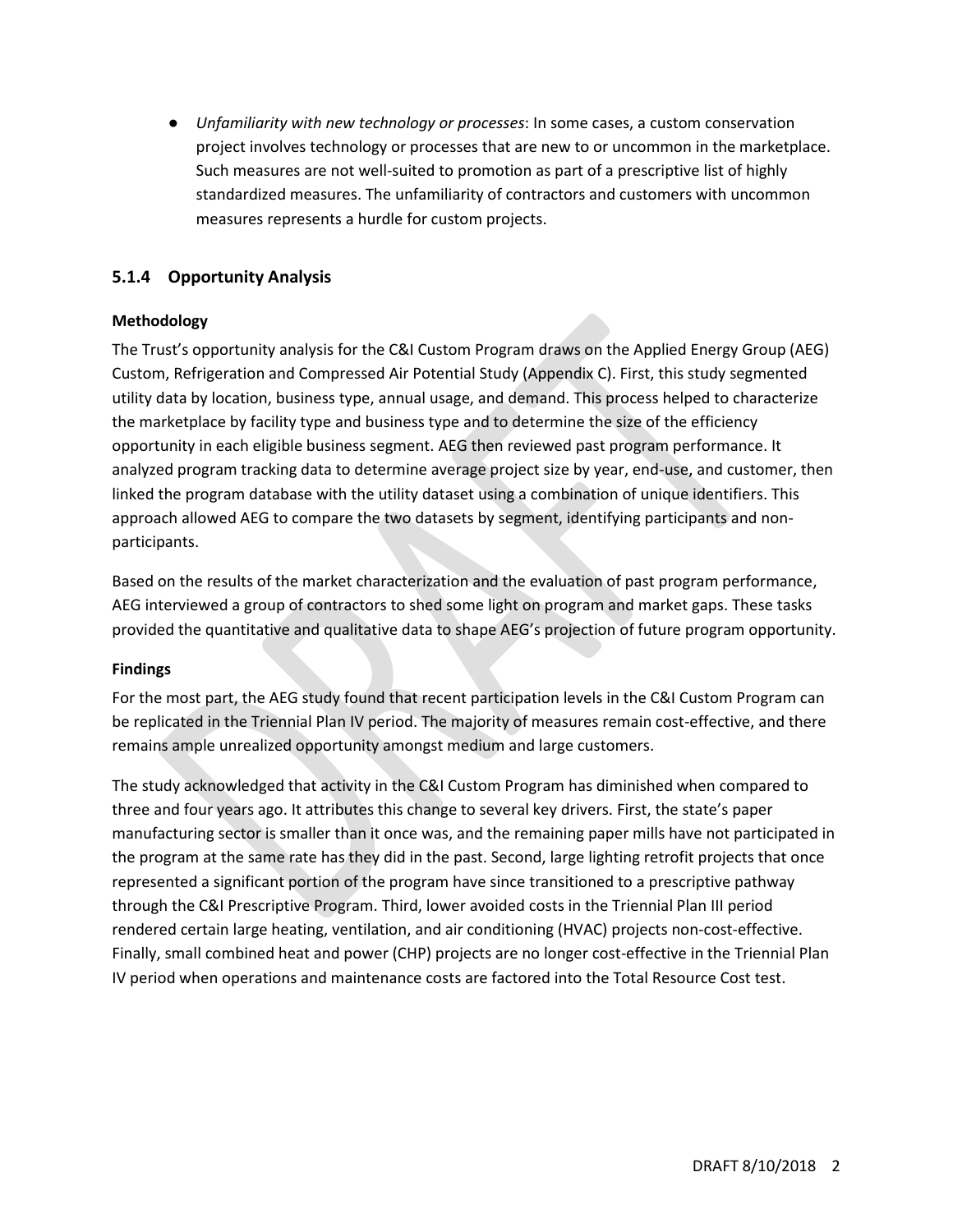# **5.1.5 Program Design**

## **Addressing Market Barriers**

The C&I Custom Program's incentive structure is designed to overcome barriers associated with large upfront costs and insufficiently attractive payback periods; at 50% of project cost for retrofits and 75% of incremental cost for lost-opportunity projects, the program's incentives are designed to have a meaningful impact on investment decisions. Additionally, program staff reviews project proposals on a rolling basis pursuant to a Program Opportunity Notice (PON). This approach helps to ensure that project investments can sync with customers' internal budgeting processes.

The program overcomes barriers associated with lack of in-house expertise by providing several levels of technical support. First, as appropriate, the program offers free scoping audits to customers where there is a reasonable likelihood of cost-effective energy efficiency and distributed generation project opportunity. The audits themselves are meant to be a starting point in the program, with a goal of identifying at least one project for which the customer could develop an application. In addition, many projects identified during scoping audits result in referrals to the C&I Prescriptive Program.

In cases where a specific project has been identified but requires more in-depth evaluation, the program cost-shares an investment-grade analysis, or "Technical Assistance Study." The Trust has found that these studies result in well-designed and successful efficiency and distributed generation projects, reducing the need for costly review or redesign at later stages in the installation process.

In addition, the program has found that the Trust's impartial expertise in providing technical assistance and reviewing project applications helps improve the accuracy of projections of the amount of energy savings that can reasonably be expected from the energy upgrade. The Trust thus plays an important role in ensuring that program participants feel confident in moving forward with significant investments and helps secure necessary approval from corporate decision makers.

#### **Measures Promoted**

The C&I Custom Program is designed to be flexible enough to invite a broad array of potential projects and participation from customers of varying sizes. During the Triennial Plan IV period, the Trust anticipates following the same practice of offering competitive incentives for relatively large, custom electric and thermal energy efficiency projects.

The C&I Custom Program will also continue to offer incentives for cost-effective distributed generation projects, as it has since 2009 when the program was initiated. In addition to the standard criteria, the program will also apply the following extra criteria to distributed generation projects:

- The program will only consider the avoided electricity (including capacity) from the output of a generation unit that coincidentally offsets grid-supplied electricity. The program will examine hourly data to ensure that proposed project's output will be used on site, behind the customer's meter.
- Projects that involve the combustion of fossil fuels will need to meet an overall annual threshold for operational efficiency.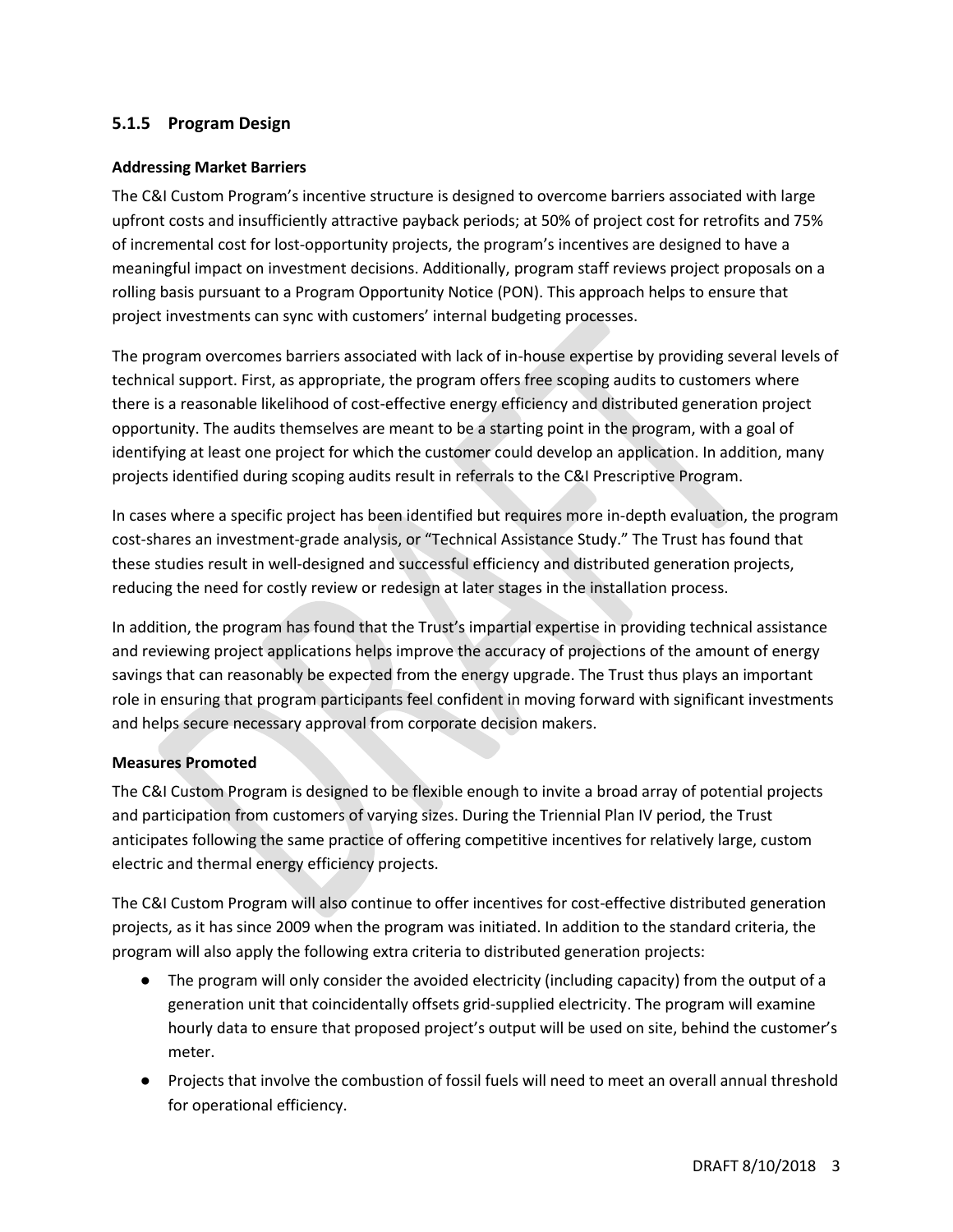#### **Incentives and Financial Considerations**

The C&I Custom Program will invest in custom efficiency and distributed generation projects consistent with the following program design elements:

- *Minimum project size*: The program will set a minimum project threshold in order to improve the likelihood that the project savings will exceed investment costs in custom engineering. In FY2019, the minimum electric project size was 36,000 kWh annual savings, and the minimum thermal project size was 4,000 MMBtu annual savings.
- *Simple payback*: The program will set a minimum simple payback threshold that will apply to all applicants. This floor helps ensure that the program incentive is instrumental in moving a project forward, helping avoid free-ridership. Because most customers in the program have unique usage and costs of energy, program staff will perform an individualized simple payback assessment for each project. This involves estimating the financial value of site-specific energy savings through a billing analysis and comparing these savings to the total cost of the project as supported by specific bids from contractors and vendors.
- *A ceiling on the cost of first-year energy savings*: The program will apply a cost ceiling, expressed as dollars per unit of savings, to ensure that it does not overpay for savings.
- *Customer cost-sharing:* The program will continue to require that customers pay a percentage of the project's cost. This requirement may differ between retrofit and lost opportunity projects.
- *Maximum incentive size*: The program will apply annual incentive caps in order to avoid overspending the budget, causing program interruptions or suspensions. The balances within the relevant funding sources will dictate the appropriate threshold levels for different project types (i.e., electric, natural gas, all-fuels). If an electric or natural gas project shows potential for significant, cost-effective electricity savings but exceeds the program's incentive limit, the Trust may work with customers to bring a specific funding request to the Public Utilities Commission (PUC) to be considered for funding through a budget adjustment. 1

The program will also continue to provide incentives for Technical Assistance Studies. The cost share will be set at a meaningful percentage of the overall study cost, and capped at a reasonable threshold. For example, the current program offers 50% up to \$20,000.

#### **Marketing and Outreach**

 $\overline{\phantom{a}}$ 

The unique, site-specific nature of custom projects and the barriers they face means the C&I Custom Program uses an individualized, customer-focused outreach strategy. Program outreach starts with raising awareness of the program among the leadership of targeted businesses and institutions and reaching out directly to facility or energy managers. After making contact, the program staff offers free scoping audits and encourages customers with promising projects to pursue Technical Assistance Studies.

 $<sup>1</sup>$  This option does not extend to all-fuels projects, which are funded using RGGI funds.</sup>